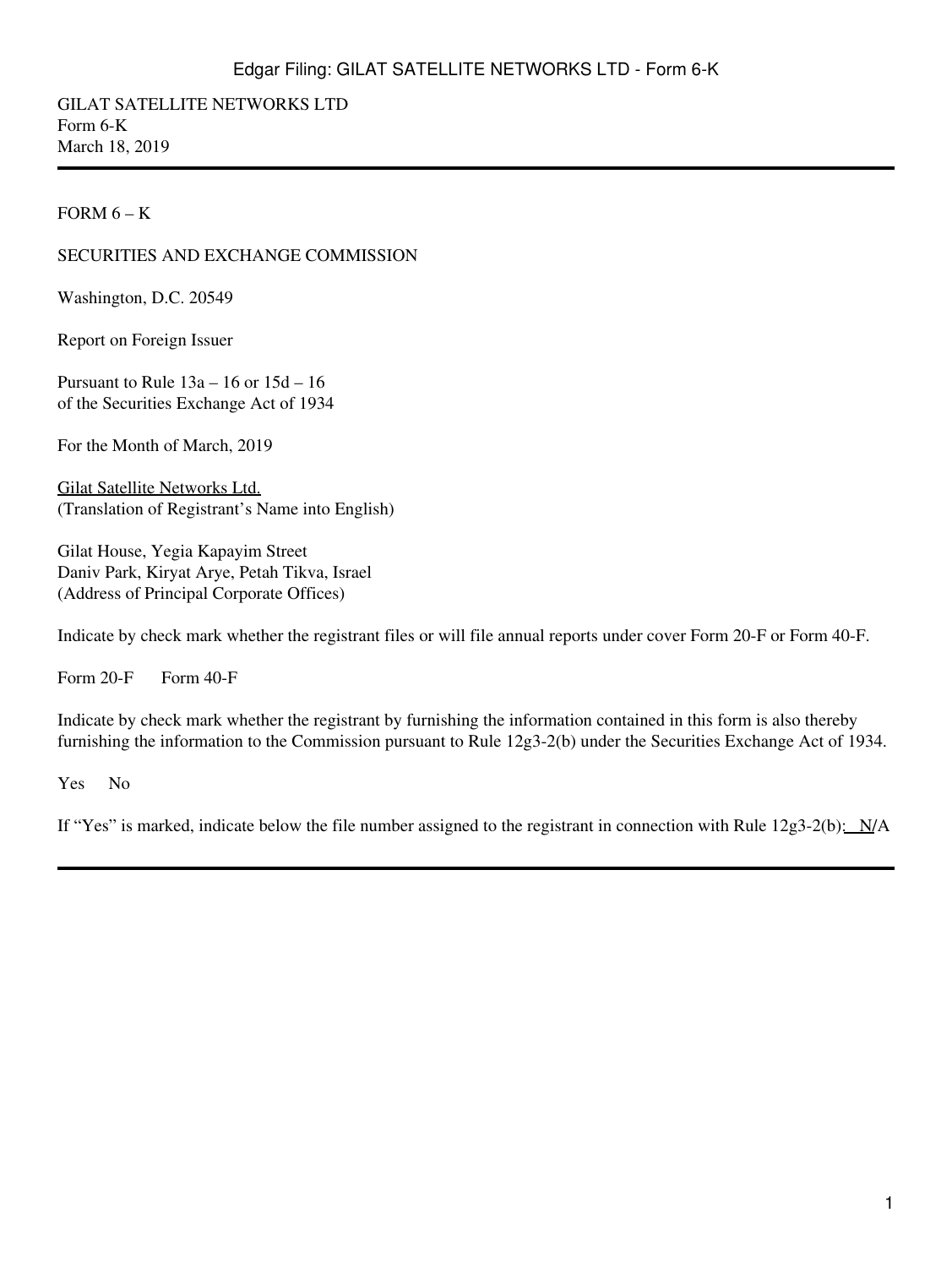Attached hereto is Registrant's press release dated March 18, 2019, announcing that Gilat declares a \$25 million cash dividend and files 2018 annual report.

### Signature

Pursuant to the requirements of the Securities Exchange Act of 1934, the Registrant has duly caused this Report to be signed on its behalf by the undersigned, thereunto duly authorized.

> Gilat Satellite Networks Ltd. (Registrant)

Dated March 18, 2019 By: /s/ Yael Shofar Yael Shofar General Counsel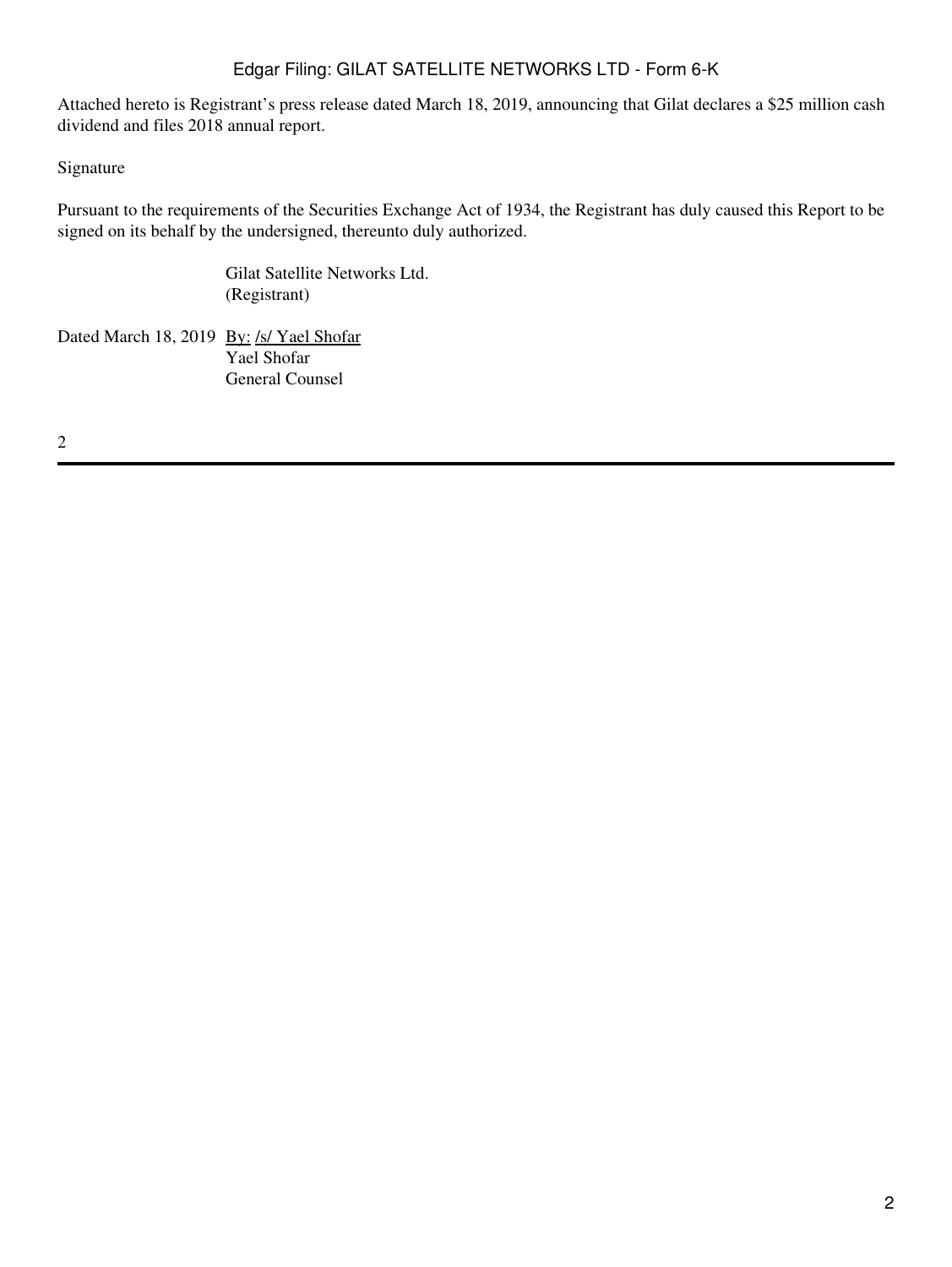Gilat Declares a \$25 Million Cash Dividend

Gilat files 2018 Annual Report

Petah Tikva, Israel, March 18, 2019 -- Gilat Satellite Networks Ltd. (NASDAQ, TASE: GILT), a worldwide leader in satellite networking technology, solutions and services, announced today that, in line with its announcement on February 12, 2019, the Board of Directors has declared a cash dividend to shareholders in the amount of \$0.45 per share (approximately \$25 million in the aggregate). The dividend will be paid in US\$ on April 11, 2019 to shareholders of record on March 28, 2019.

In accordance with Israeli tax law, the Company will withhold 25% of the gross amount of the dividend that is paid out to shareholders. Together with that, the dividend payment may be subject to certain applicable exemptions (including the exemption for distribution of dividends to Israeli corporations which are exempt from Israeli withholding tax) and tax reliefs. Also, a shareholder who is a resident of a country with which Israel has a tax treaty may be subject to a different withholding tax rate with respect to the dividend. For that purpose, the Company has appointed IBI Trust Management as a paying agent, which will act in accordance with the Israeli Tax Ordinance. A shareholder who holds his or her shares other than through an Israeli financial institution and who is subject to a lower tax rate as a resident of a country with which Israel has a treaty for the avoidance of double taxation may contact the paying agent to inquire about his or her eligibility to a lower tax rate. Such shareholder may submit to the paying agent the documentation as will be specified in the instructions letter which, following receipt of tax ruling from the Israeli tax authority, will be posted on the Company's website under the "Investors Relations" tab. Subject to complying with the applicable requirements and submitting all the required documents, the paying agent will transfer the tax amount difference to the shareholder's bank account in the manner specified in the instructions letter. The paying agent contact details are IBI-CM@IBI.co.il, telephone: +972-50-620-9410, 9 He'had Ha'am St., Tel-Aviv, Israel.

Gilat also announced that it has filed today its Annual Report on Form 20-F containing audited consolidated financial statements for the year ended December 31, 2018 with the U.S. Securities and Exchange Commission.

The annual report will be available on the Gilat website (www.gilat.com). Shareholders may receive a hard copy of the annual report free of charge upon request.